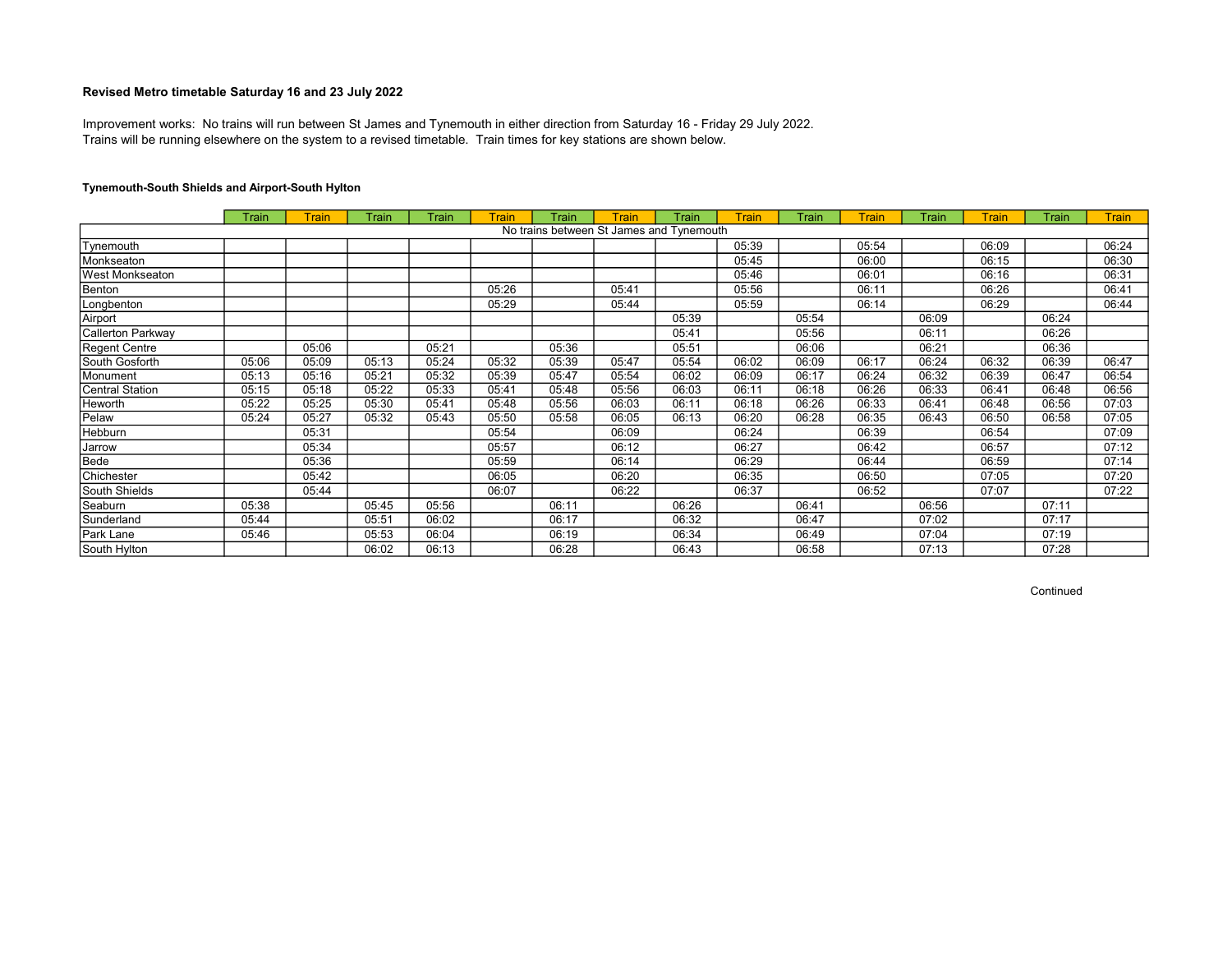Trains will be running elsewhere on the system to a revised timetable. Train times for key stations are shown below. Improvement works: No trains will run between St James and Tynemouth in either direction from Saturday 16 - Friday 29 July 2022.

|                   | Train | Train | Train | <b>Train</b> | Train | <b>Train</b> | Train                                    | Train | Train | <b>Train</b> | Train | Train | Train | Train | Train |
|-------------------|-------|-------|-------|--------------|-------|--------------|------------------------------------------|-------|-------|--------------|-------|-------|-------|-------|-------|
|                   |       |       |       |              |       |              | No trains between St James and Tynemouth |       |       |              |       |       |       |       |       |
| Tynemouth         |       | 06:39 |       | 06:54        |       | 07:09        |                                          | 07:24 |       | 07:39        |       | 07:54 |       | 08:08 |       |
| Monkseaton        |       | 06:45 |       | 07:00        |       | 07:15        |                                          | 07:30 |       | 07:45        |       | 08:00 |       | 08:14 |       |
| West Monkseaton   |       | 06:46 |       | 07:01        |       | 07:16        |                                          | 07:31 |       | 07:46        |       | 08:01 |       | 08:16 |       |
| Benton            |       | 06:56 |       | 07:11        |       | 07:26        |                                          | 07:41 |       | 07:56        |       | 08:11 |       | 08:25 |       |
| Longbenton        |       | 06:59 |       | 07:14        |       | 07:29        |                                          | 07:44 |       | 07:59        |       | 08:14 |       | 08:28 |       |
| Airport           | 06:39 |       | 06:54 |              | 07:09 |              | 07:24                                    |       | 07:39 |              | 07:54 |       | 08:09 |       | 08:24 |
| Callerton Parkway | 06:41 |       | 06:56 |              | 07:11 |              | 07:26                                    |       | 07:41 |              | 07:56 |       | 08:11 |       | 08:26 |
| Regent Centre     | 06:51 |       | 07:06 |              | 07:21 |              | 07:36                                    |       | 07:51 |              | 08:06 |       | 08:21 |       | 08:36 |
| South Gosforth    | 06:54 | 07:02 | 07:09 | 07:17        | 07:24 | 07:32        | 07:39                                    | 07:47 | 07:54 | 08:02        | 08:09 | 08:17 | 08:24 | 08:31 | 08:39 |
| Monument          | 07:02 | 07:09 | 07:17 | 07:24        | 07:32 | 07:39        | 07:47                                    | 07:54 | 08:02 | 08:09        | 08:17 | 08:24 | 08:32 | 08:39 | 08:47 |
| Central Station   | 07:03 | 07:11 | 07:18 | 07:26        | 07:33 | 07:41        | 07:48                                    | 07:56 | 08:03 | 08:11        | 08:18 | 08:26 | 08:33 | 08:40 | 08:48 |
| Heworth           | 07:11 | 07:18 | 07:26 | 07:33        | 07:41 | 07:48        | 07:56                                    | 08:03 | 08:11 | 08:18        | 08:26 | 08:33 | 08:41 | 08:48 | 08:56 |
| Pelaw             | 07:13 | 07:20 | 07:28 | 07:35        | 07:43 | 07:50        | 07:58                                    | 08:05 | 08:13 | 08:20        | 08:28 | 08:35 | 08:43 | 08:50 | 08:58 |
| Hebburn           |       | 07:24 |       | 07:39        |       | 07:54        |                                          | 08:09 |       | 08:24        |       | 08:39 |       | 08:54 |       |
| Jarrow            |       | 07:27 |       | 07:42        |       | 07:57        |                                          | 08:12 |       | 08:27        |       | 08:42 |       | 08:56 |       |
| Bede              |       | 07:29 |       | 07:44        |       | 07:59        |                                          | 08:14 |       | 08:29        |       | 08:44 |       | 08:59 |       |
| Chichester        |       | 07:35 |       | 07:50        |       | 08:05        |                                          | 08:20 |       | 08:35        |       | 08:50 |       | 09:04 |       |
| South Shields     |       | 07:37 |       | 07:52        |       | 08:07        |                                          | 08:22 |       | 08:37        |       | 08:52 |       | 09:06 |       |
| Seaburn           | 07:26 |       | 07:41 |              | 07:56 |              | 08:11                                    |       | 08:26 |              | 08:41 |       | 08:56 |       | 09:11 |
| Sunderland        | 07:32 |       | 07:47 |              | 08:02 |              | 08:17                                    |       | 08:32 |              | 08:47 |       | 09:02 |       | 09:17 |
| Park Lane         | 07:34 |       | 07:49 |              | 08:04 |              | 08:19                                    |       | 08:34 |              | 08:49 |       | 09:04 |       | 09:19 |
| South Hylton      | 07:43 |       | 07:58 |              | 08:13 |              | 08:28                                    |       | 08:43 |              | 08:58 |       | 09:13 |       | 09:28 |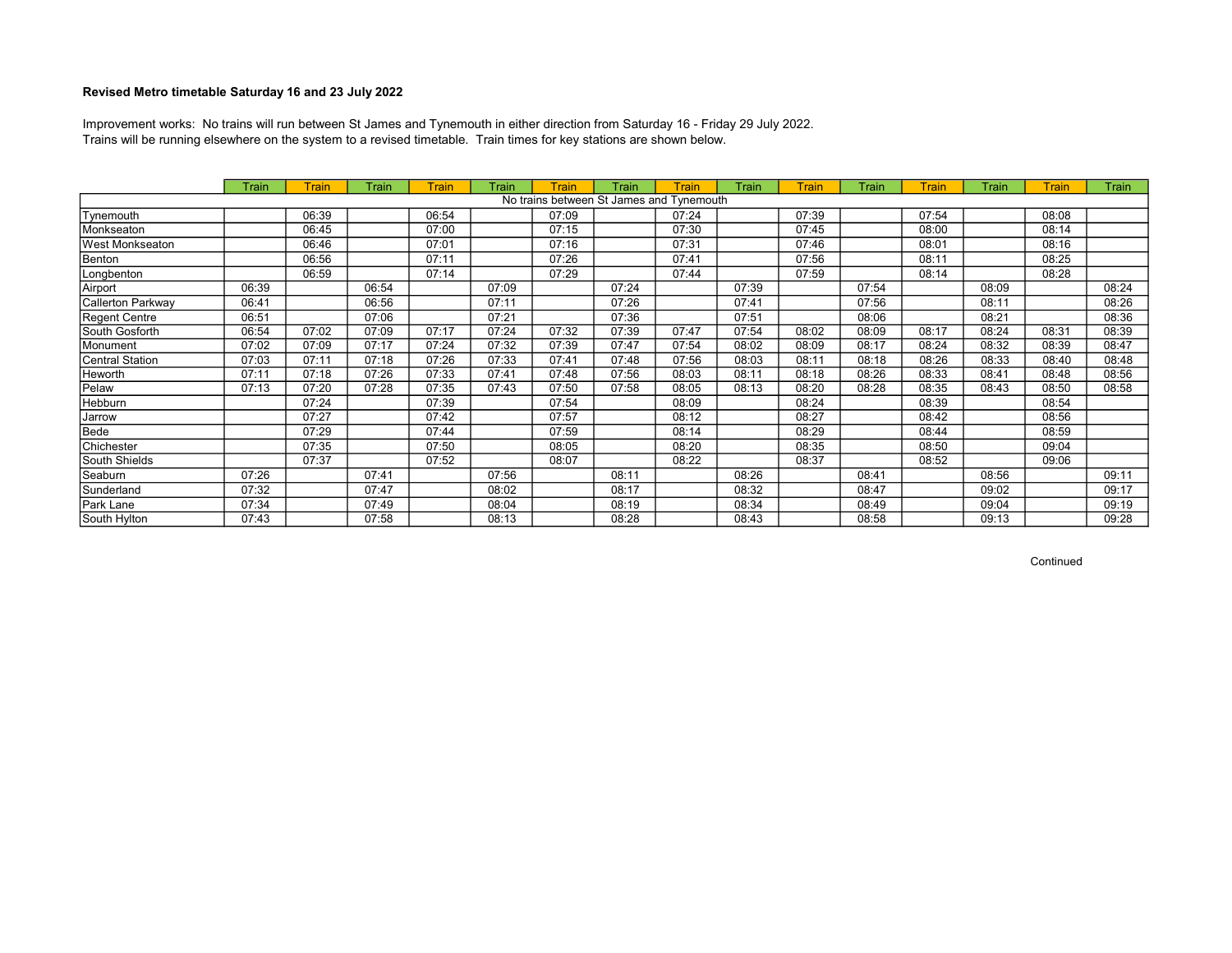Trains will be running elsewhere on the system to a revised timetable. Train times for key stations are shown below. Improvement works: No trains will run between St James and Tynemouth in either direction from Saturday 16 - Friday 29 July 2022.

|                        | <b>Train</b> | Train | Train | Train | Train | Train | Train | Train                                    | <b>Train</b> | Train | <b>Train</b> | Train | <b>Train</b> | Train | <b>Train</b> |
|------------------------|--------------|-------|-------|-------|-------|-------|-------|------------------------------------------|--------------|-------|--------------|-------|--------------|-------|--------------|
|                        |              |       |       |       |       |       |       | No trains between St James and Tynemouth |              |       |              |       |              |       |              |
| Tynemouth              | 08:23        |       | 08:37 |       | 08:50 |       | 09:02 |                                          | 09:11        |       | 09:26        |       | 09:38        |       | 09:50        |
| Monkseaton             | 08:29        |       | 08:43 |       | 08:56 |       | 09:08 |                                          | 09:20        |       | 09:32        |       | 09:44        |       | 09:56        |
| <b>West Monkseaton</b> | 08:31        |       | 08:44 |       | 08:58 |       | 09:10 |                                          | 09:22        |       | 09:34        |       | 09:46        |       | 09:58        |
| Benton                 | 08:40        |       | 08:54 |       | 09:07 |       | 09:19 |                                          | 09:31        |       | 09:43        |       | 09:55        |       | 10:07        |
| Longbenton             | 08:43        |       | 08:57 |       | 09:10 |       | 09:22 |                                          | 09:34        |       | 09:46        |       | 09:58        |       | 10:10        |
| Airport                |              | 08:39 |       | 08:51 |       | 09:03 |       | 09:16                                    |              | 09:28 |              | 09:40 |              | 09:52 |              |
| Callerton Parkway      |              | 08:41 |       | 08:53 |       | 09:05 |       | 09:18                                    |              | 09:30 |              | 09:42 |              | 09:54 |              |
| Regent Centre          |              | 08:51 |       | 09:04 |       | 09:16 |       | 09:28                                    |              | 09:40 |              | 09:52 |              | 10:04 |              |
| South Gosforth         | 08:46        | 08:54 | 09:00 | 09:07 | 09:13 | 09:19 | 09:25 | 09:31                                    | 09:37        | 09:43 | 09:49        | 09:55 | 10:01        | 10:07 | 10:13        |
| Monument               | 08:54        | 09:02 | 09:08 | 09:15 | 09:22 | 09:28 | 09:34 | 09:40                                    | 09:46        | 09:52 | 09:58        | 10:04 | 10:10        | 10:16 | 10:22        |
| Central Station        | 08:55        | 09:03 | 09:10 | 09:17 | 09:23 | 09:29 | 09:35 | 09:41                                    | 09:47        | 09:53 | 09:59        | 10:05 | 10:11        | 10:17 | 10:23        |
| Heworth                | 09:03        | 09:11 | 09:17 | 09:24 | 09:31 | 09:37 | 09:43 | 09:49                                    | 09:55        | 10:01 | 10:07        | 10:13 | 10:19        | 10:25 | 10:31        |
| Pelaw                  | 09:05        | 09:13 | 09:19 | 09:26 | 09:33 | 09:39 | 09:45 | 09:51                                    | 09:57        | 10:03 | 10:09        | 10:15 | 10:21        | 10:27 | 10:33        |
| Hebburn                | 09:09        |       | 09:23 |       | 09:38 |       | 09:49 |                                          | 10:01        |       | 10:13        |       | 10:25        |       | 10:37        |
| Jarrow                 | 09:11        |       | 09:26 |       | 09:41 |       | 09:51 |                                          | 10:04        |       | 10:16        |       | 10:28        |       | 10:40        |
| Bede                   | 09:14        |       | 09:29 |       | 09:43 |       | 09:54 |                                          | 10:07        |       | 10:19        |       | 10:31        |       | 10:43        |
| Chichester             | 09:19        |       | 09:34 |       | 09:49 |       | 09:59 |                                          | 10:12        |       | 10:24        |       | 10:36        |       | 10:48        |
| South Shields          | 09:21        |       | 09:36 |       | 09:51 |       | 10:01 |                                          | 10:14        |       | 10:26        |       | 10:38        |       | 10:50        |
| Seaburn                |              | 09:26 |       | 09:39 |       | 09:52 |       | 10:04                                    |              | 10:16 |              | 10:28 |              | 10:40 |              |
| Sunderland             |              | 09:32 |       | 09:46 |       | 09:58 |       | 10:10                                    |              | 10:22 |              | 10:34 |              | 10:46 |              |
| Park Lane              |              | 09:34 |       | 09:47 |       | 10:00 |       | 10:12                                    |              | 10:24 |              | 10:36 |              | 10:48 |              |
| South Hylton           |              | 09:43 |       | 09:56 |       | 10:09 |       | 10:21                                    |              | 10:33 |              | 10:45 |              | 10:57 |              |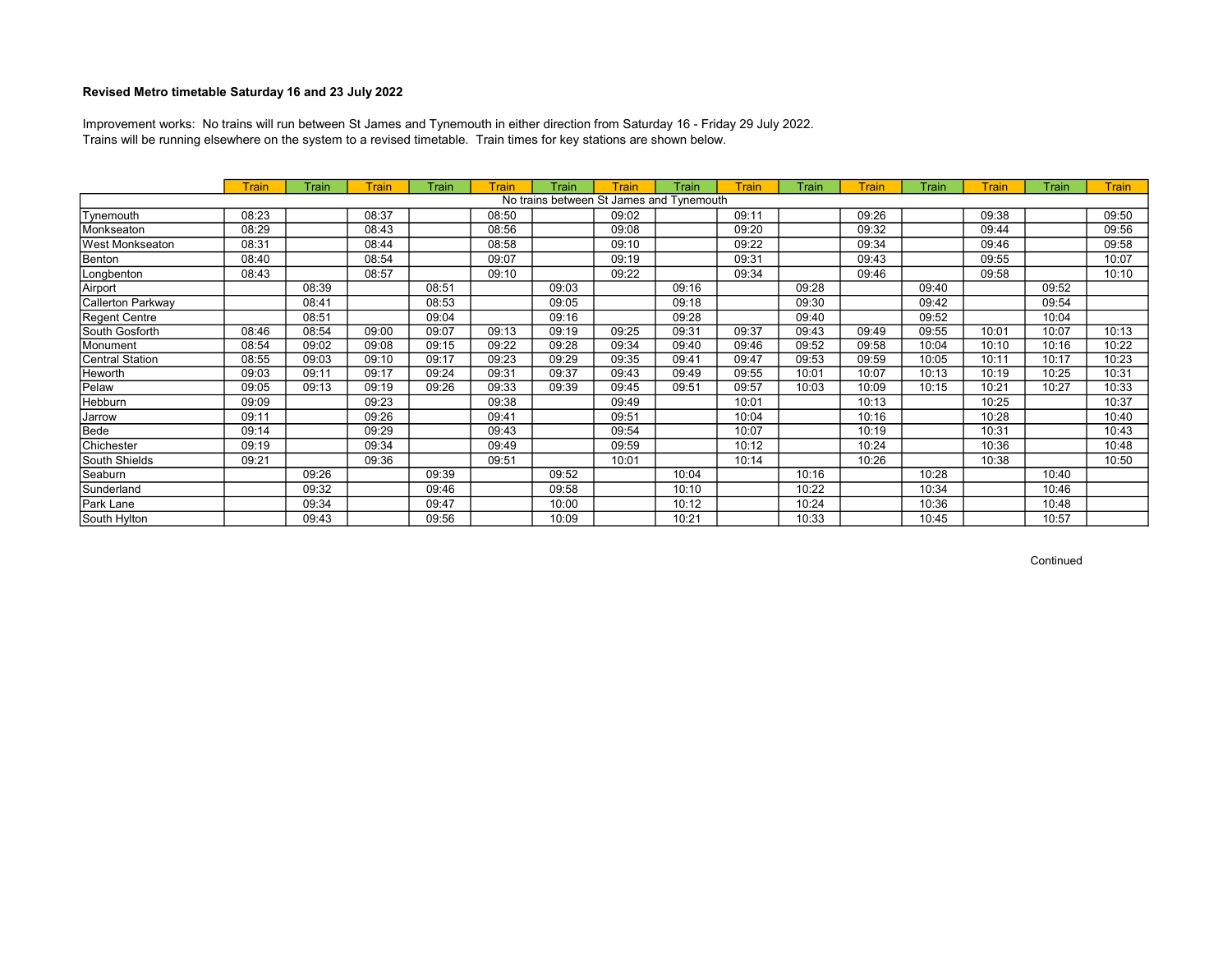Trains will be running elsewhere on the system to a revised timetable. Train times for key stations are shown below. Improvement works: No trains will run between St James and Tynemouth in either direction from Saturday 16 - Friday 29 July 2022.

|                   | Train | Train | Train | <b>Train</b> | Train | <b>Train</b> | Train | Train                                    | Train | <b>Train</b> | Train | Train | Train | Train | Train |
|-------------------|-------|-------|-------|--------------|-------|--------------|-------|------------------------------------------|-------|--------------|-------|-------|-------|-------|-------|
|                   |       |       |       |              |       |              |       | No trains between St James and Tynemouth |       |              |       |       |       |       |       |
| Tynemouth         |       | 10:02 |       | 10:11        |       | 10:26        |       | 10:38                                    |       | 10:50        |       | 11:02 |       | 11:14 |       |
| Monkseaton        |       | 10:08 |       | 10:20        |       | 10:32        |       | 10:44                                    |       | 10:56        |       | 11:08 |       | 11:20 |       |
| West Monkseaton   |       | 10:10 |       | 10:22        |       | 10:34        |       | 10:46                                    |       | 10:58        |       | 11:10 |       | 11:22 |       |
| Benton            |       | 10:19 |       | 10:31        |       | 10:43        |       | 10:55                                    |       | 11:07        |       | 11:19 |       | 11:31 |       |
| Longbenton        |       | 10:22 |       | 10:34        |       | 10:46        |       | 10:58                                    |       | 11:10        |       | 11:22 |       | 11:34 |       |
| Airport           | 10:03 |       | 10:16 |              | 10:28 |              | 10:40 |                                          | 10:52 |              | 11:04 |       | 11:16 |       | 11:28 |
| Callerton Parkway | 10:05 |       | 10:18 |              | 10:30 |              | 10:42 |                                          | 10:54 |              | 11:06 |       | 11:18 |       | 11:30 |
| Regent Centre     | 10:16 |       | 10:28 |              | 10:40 |              | 10:52 |                                          | 11:04 |              | 11:16 |       | 11:28 |       | 11:40 |
| South Gosforth    | 10:19 | 10:25 | 10:31 | 10:37        | 10:43 | 10:49        | 10:55 | 11:01                                    | 11:07 | 11:13        | 11:19 | 11:25 | 11:31 | 11:37 | 11:43 |
| Monument          | 10:28 | 10:34 | 10:40 | 10:46        | 10:52 | 10:58        | 11:04 | 11:10                                    | 11:16 | 11:22        | 11:28 | 11:34 | 11:40 | 11:46 | 11:52 |
| Central Station   | 10:29 | 10:35 | 10:41 | 10:47        | 10:53 | 10:59        | 11:05 | 11:11                                    | 11:17 | 11:23        | 11:29 | 11:35 | 11:41 | 11:47 | 11:53 |
| Heworth           | 10:37 | 10:43 | 10:49 | 10:55        | 11:01 | 11:07        | 11:13 | 11:19                                    | 11:25 | 11:31        | 11:37 | 11:43 | 11:49 | 11:55 | 12:01 |
| Pelaw             | 10:39 | 10:45 | 10:51 | 10:57        | 11:03 | 11:09        | 11:15 | 11:21                                    | 11:27 | 11:33        | 11:39 | 11:45 | 11:51 | 11:57 | 12:03 |
| Hebburn           |       | 10:49 |       | 11:01        |       | 11:13        |       | 11:25                                    |       | 11:37        |       | 11:49 |       | 12:01 |       |
| Jarrow            |       | 10:52 |       | 11:04        |       | 11:16        |       | 11:28                                    |       | 11:40        |       | 11:52 |       | 12:04 |       |
| Bede              |       | 10:55 |       | 11:07        |       | 11:19        |       | 11:31                                    |       | 11:43        |       | 11:55 |       | 12:07 |       |
| Chichester        |       | 11:00 |       | 11:12        |       | 11:24        |       | 11:36                                    |       | 11:48        |       | 12:00 |       | 12:12 |       |
| South Shields     |       | 11:02 |       | 11:14        |       | 11:26        |       | 11:38                                    |       | 11:50        |       | 12:02 |       | 12:14 |       |
| Seaburn           | 10:52 |       | 11:04 |              | 11:16 |              | 11:28 |                                          | 11:40 |              | 11:52 |       | 12:04 |       | 12:16 |
| Sunderland        | 10:58 |       | 11:10 |              | 11:22 |              | 11:34 |                                          | 11:46 |              | 11:58 |       | 12:10 |       | 12:22 |
| Park Lane         | 11:00 |       | 11:12 |              | 11:24 |              | 11:36 |                                          | 11:48 |              | 12:00 |       | 12:12 |       | 12:24 |
| South Hylton      | 11:09 |       | 11:21 |              | 11:33 |              | 11:45 |                                          | 11:57 |              | 12:09 |       | 12:21 |       | 12:33 |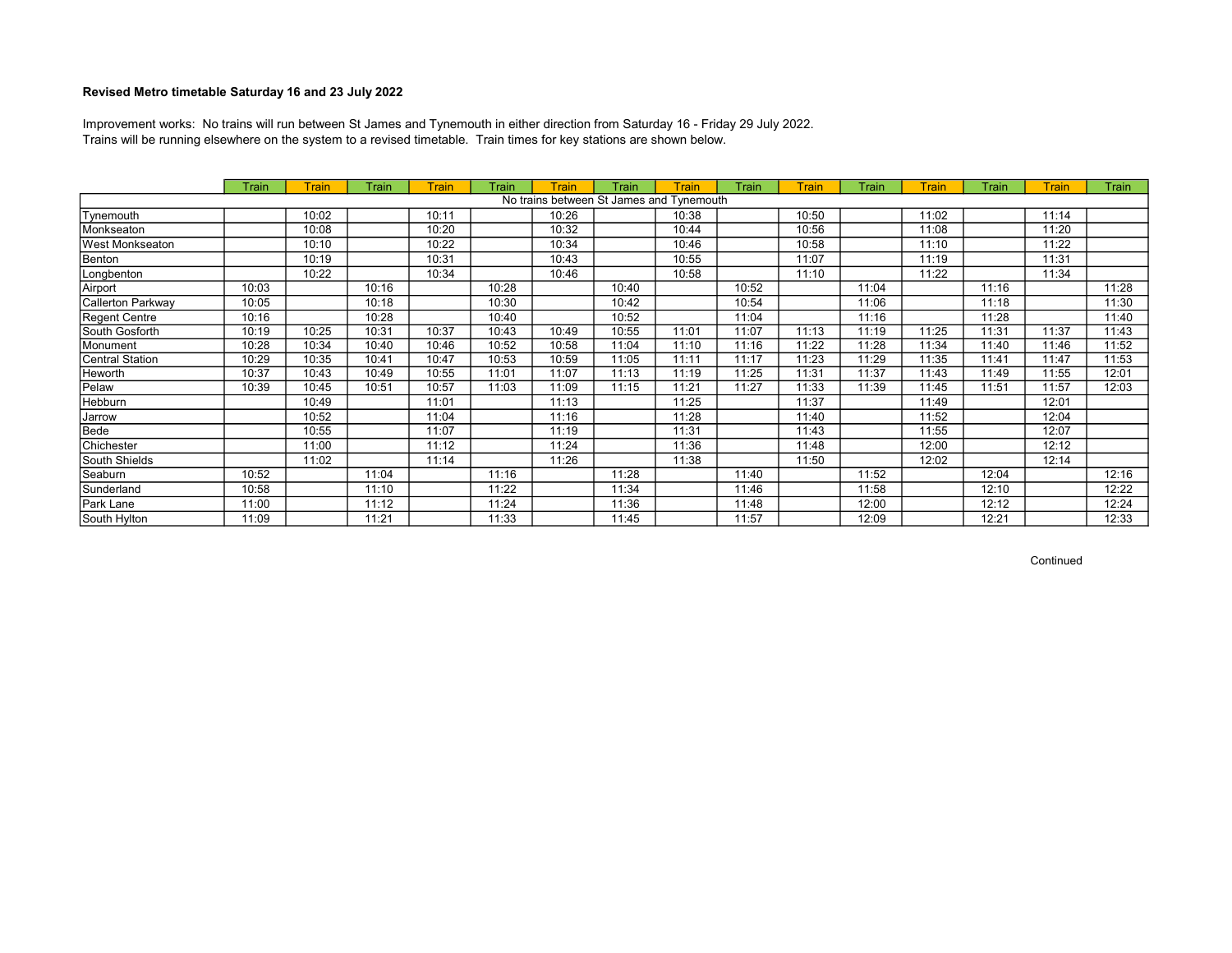Trains will be running elsewhere on the system to a revised timetable. Train times for key stations are shown below. Improvement works: No trains will run between St James and Tynemouth in either direction from Saturday 16 - Friday 29 July 2022.

|                        | <b>Train</b> | Train | Train | Train | Train | Train | Train | Train                                    | Train | Train | <b>Train</b> | Train | <b>Train</b> | Train | <b>Train</b> |
|------------------------|--------------|-------|-------|-------|-------|-------|-------|------------------------------------------|-------|-------|--------------|-------|--------------|-------|--------------|
|                        |              |       |       |       |       |       |       | No trains between St James and Tynemouth |       |       |              |       |              |       |              |
| Tynemouth              | 11:26        |       | 11:38 |       | 11:50 |       | 12:02 |                                          | 12:14 |       | 12:26        |       | 12:38        |       | 12:50        |
| Monkseaton             | 11:32        |       | 11:44 |       | 11:56 |       | 12:08 |                                          | 12:20 |       | 12:32        |       | 12:44        |       | 12:56        |
| <b>West Monkseaton</b> | 11:34        |       | 11:46 |       | 11:58 |       | 12:10 |                                          | 12:22 |       | 12:34        |       | 12:46        |       | 12:58        |
| Benton                 | 11:43        |       | 11:55 |       | 12:07 |       | 12:19 |                                          | 12:31 |       | 12:43        |       | 12:55        |       | 13:07        |
| Longbenton             | 11:46        |       | 11:58 |       | 12:10 |       | 12:22 |                                          | 12:34 |       | 12:46        |       | 12:58        |       | 13:10        |
| Airport                |              | 11:40 |       | 11:52 |       | 12:04 |       | 12:16                                    |       | 12:28 |              | 12:40 |              | 12:52 |              |
| Callerton Parkway      |              | 11:42 |       | 11:54 |       | 12:06 |       | 12:18                                    |       | 12:30 |              | 12:42 |              | 12:54 |              |
| Regent Centre          |              | 11:52 |       | 12:04 |       | 12:16 |       | 12:28                                    |       | 12:40 |              | 12:52 |              | 13:04 |              |
| South Gosforth         | 11:49        | 11:55 | 12:01 | 12:07 | 12:13 | 12:19 | 12:25 | 12:31                                    | 12:37 | 12:43 | 12:49        | 12:55 | 13:01        | 13:07 | 13:13        |
| Monument               | 11:58        | 12:04 | 12:10 | 12:16 | 12:22 | 12:28 | 12:34 | 12:40                                    | 12:46 | 12:52 | 12:58        | 13:04 | 13:10        | 13:16 | 13:22        |
| Central Station        | 11:59        | 12:05 | 12:11 | 12:17 | 12:23 | 12:29 | 12:35 | 12:41                                    | 12:47 | 12:53 | 12:59        | 13:05 | 13:11        | 13:17 | 13:23        |
| Heworth                | 12:07        | 12:13 | 12:19 | 12:25 | 12:31 | 12:37 | 12:43 | 12:49                                    | 12:55 | 13:01 | 13:07        | 13:13 | 13:19        | 13:25 | 13:31        |
| Pelaw                  | 12:09        | 12:15 | 12:21 | 12:27 | 12:33 | 12:39 | 12:45 | 12:51                                    | 12:57 | 13:03 | 13:09        | 13:15 | 13:21        | 13:27 | 13:33        |
| Hebburn                | 12:13        |       | 12:25 |       | 12:37 |       | 12:49 |                                          | 13:01 |       | 13:13        |       | 13:25        |       | 13:37        |
| Jarrow                 | 12:16        |       | 12:28 |       | 12:40 |       | 12:52 |                                          | 13:04 |       | 13:16        |       | 13:28        |       | 13:40        |
| Bede                   | 12:19        |       | 12:31 |       | 12:43 |       | 12:55 |                                          | 13:07 |       | 13:19        |       | 13:31        |       | 13:43        |
| Chichester             | 12:24        |       | 12:36 |       | 12:48 |       | 13:00 |                                          | 13:12 |       | 13:24        |       | 13:36        |       | 13:48        |
| South Shields          | 12:26        |       | 12:38 |       | 12:50 |       | 13:02 |                                          | 13:14 |       | 13:26        |       | 13:38        |       | 13:50        |
| Seaburn                |              | 12:28 |       | 12:40 |       | 12:52 |       | 13:04                                    |       | 13:16 |              | 13:28 |              | 13:40 |              |
| Sunderland             |              | 12:34 |       | 12:46 |       | 12:58 |       | 13:10                                    |       | 13:22 |              | 13:34 |              | 13:46 |              |
| Park Lane              |              | 12:36 |       | 12:48 |       | 13:00 |       | 13:12                                    |       | 13:24 |              | 13:36 |              | 13:48 |              |
| South Hylton           |              | 12:45 |       | 12:57 |       | 13:09 |       | 13:21                                    |       | 13:33 |              | 13:45 |              | 13:57 |              |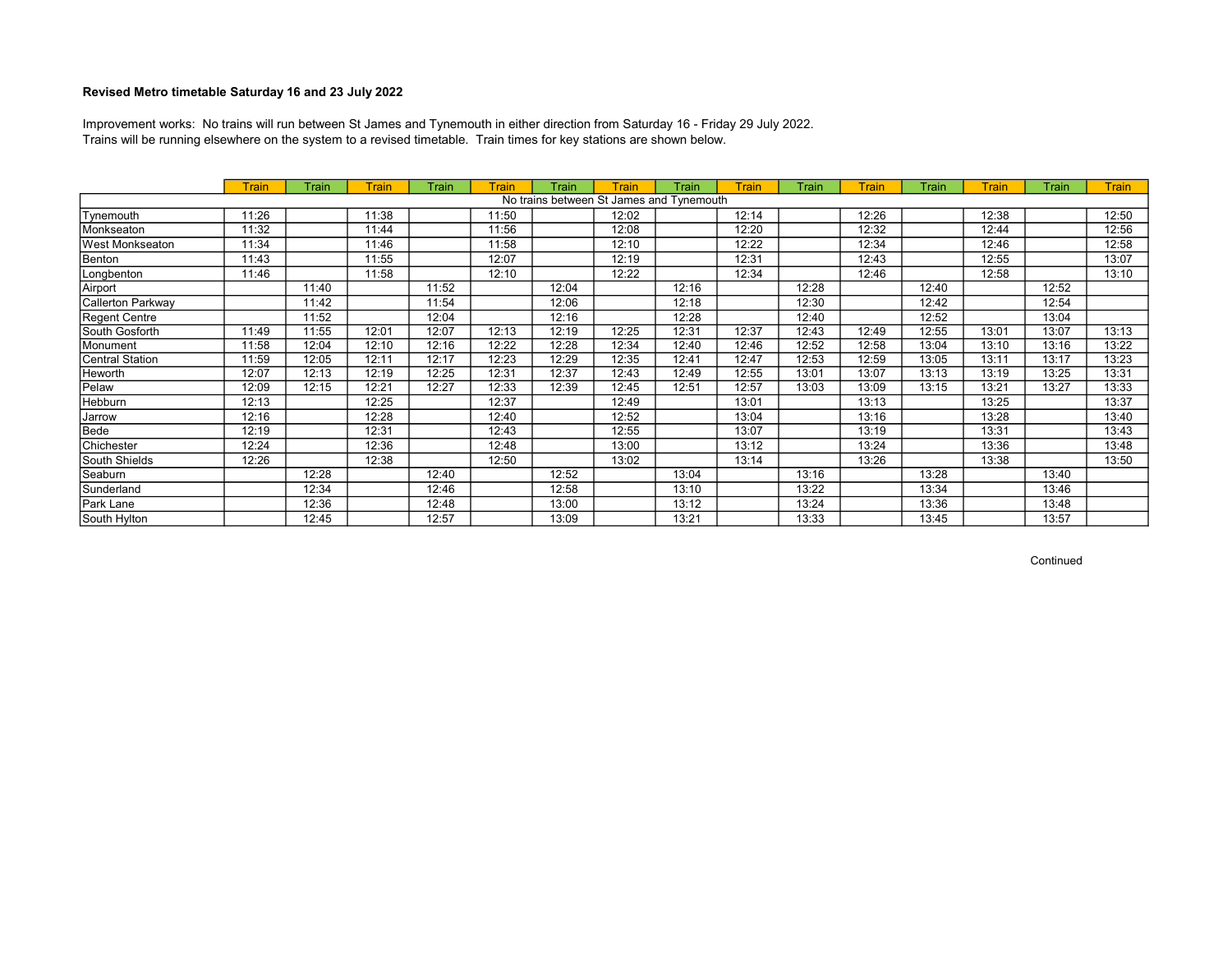Trains will be running elsewhere on the system to a revised timetable. Train times for key stations are shown below. Improvement works: No trains will run between St James and Tynemouth in either direction from Saturday 16 - Friday 29 July 2022.

|                   | Train | Train | Train | <b>Train</b> | Train | <b>Train</b> | Train | Train                                    | Train | <b>Train</b> | Train | Train | Train | Train | Train |
|-------------------|-------|-------|-------|--------------|-------|--------------|-------|------------------------------------------|-------|--------------|-------|-------|-------|-------|-------|
|                   |       |       |       |              |       |              |       | No trains between St James and Tynemouth |       |              |       |       |       |       |       |
| Tynemouth         |       | 13:02 |       | 13:14        |       | 13:26        |       | 13:38                                    |       | 13:50        |       | 14:02 |       | 14:14 |       |
| Monkseaton        |       | 13:08 |       | 13:20        |       | 13:32        |       | 13:44                                    |       | 13:56        |       | 14:08 |       | 14:20 |       |
| West Monkseaton   |       | 13:10 |       | 13:22        |       | 13:34        |       | 13:46                                    |       | 13:58        |       | 14:10 |       | 14:22 |       |
| Benton            |       | 13:19 |       | 13:31        |       | 13:43        |       | 13:55                                    |       | 14:07        |       | 14:19 |       | 14:31 |       |
| Longbenton        |       | 13:22 |       | 13:34        |       | 13:46        |       | 13:58                                    |       | 14:10        |       | 14:22 |       | 14:34 |       |
| Airport           | 13:04 |       | 13:16 |              | 13:28 |              | 13:40 |                                          | 13:52 |              | 14:04 |       | 14:16 |       | 14:28 |
| Callerton Parkway | 13:06 |       | 13:18 |              | 13:30 |              | 13:42 |                                          | 13:54 |              | 14:06 |       | 14:18 |       | 14:30 |
| Regent Centre     | 13:16 |       | 13:28 |              | 13:40 |              | 13:52 |                                          | 14:04 |              | 14:16 |       | 14:28 |       | 14:40 |
| South Gosforth    | 13:19 | 13:25 | 13:31 | 13:37        | 13:43 | 13:49        | 13:55 | 14:01                                    | 14:07 | 14:13        | 14:19 | 14:25 | 14:31 | 14:37 | 14:43 |
| Monument          | 13:28 | 13:34 | 13:40 | 13:46        | 13:52 | 13:58        | 14:04 | 14:10                                    | 14:16 | 14:22        | 14:28 | 14:34 | 14:40 | 14:46 | 14:52 |
| Central Station   | 13:29 | 13:35 | 13:41 | 13:47        | 13:53 | 13:59        | 14:05 | 14:11                                    | 14:17 | 14:23        | 14:29 | 14:35 | 14:41 | 14:47 | 14:53 |
| Heworth           | 13:37 | 13:43 | 13:49 | 13:55        | 14:01 | 14:07        | 14:13 | 14:19                                    | 14:25 | 14:31        | 14:37 | 14:43 | 14:49 | 14:55 | 15:01 |
| Pelaw             | 13:39 | 13:45 | 13:51 | 13:57        | 14:03 | 14:09        | 14:15 | 14:21                                    | 14:27 | 14:33        | 14:39 | 14:45 | 14:51 | 14:57 | 15:03 |
| Hebburn           |       | 13:49 |       | 14:01        |       | 14:13        |       | 14:25                                    |       | 14:37        |       | 14:49 |       | 15:01 |       |
| Jarrow            |       | 13:52 |       | 14:04        |       | 14:16        |       | 14:28                                    |       | 14:40        |       | 14:52 |       | 15:04 |       |
| Bede              |       | 13:55 |       | 14:07        |       | 14:19        |       | 14:31                                    |       | 14:43        |       | 14:55 |       | 15:07 |       |
| Chichester        |       | 14:00 |       | 14:12        |       | 14:24        |       | 14:36                                    |       | 14:48        |       | 15:00 |       | 15:12 |       |
| South Shields     |       | 14:02 |       | 14:14        |       | 14:26        |       | 14:38                                    |       | 14:50        |       | 15:02 |       | 15:14 |       |
| Seaburn           | 13:52 |       | 14:04 |              | 14:16 |              | 14:28 |                                          | 14:40 |              | 14:52 |       | 15:04 |       | 15:16 |
| Sunderland        | 13:58 |       | 14:10 |              | 14:22 |              | 14:34 |                                          | 14:46 |              | 14:58 |       | 15:10 |       | 15:22 |
| Park Lane         | 14:00 |       | 14:12 |              | 14:24 |              | 14:36 |                                          | 14:48 |              | 15:00 |       | 15:12 |       | 15:24 |
| South Hylton      | 14:09 |       | 14:21 |              | 14:33 |              | 14:45 |                                          | 14:57 |              | 15:09 |       | 15:21 |       | 15:33 |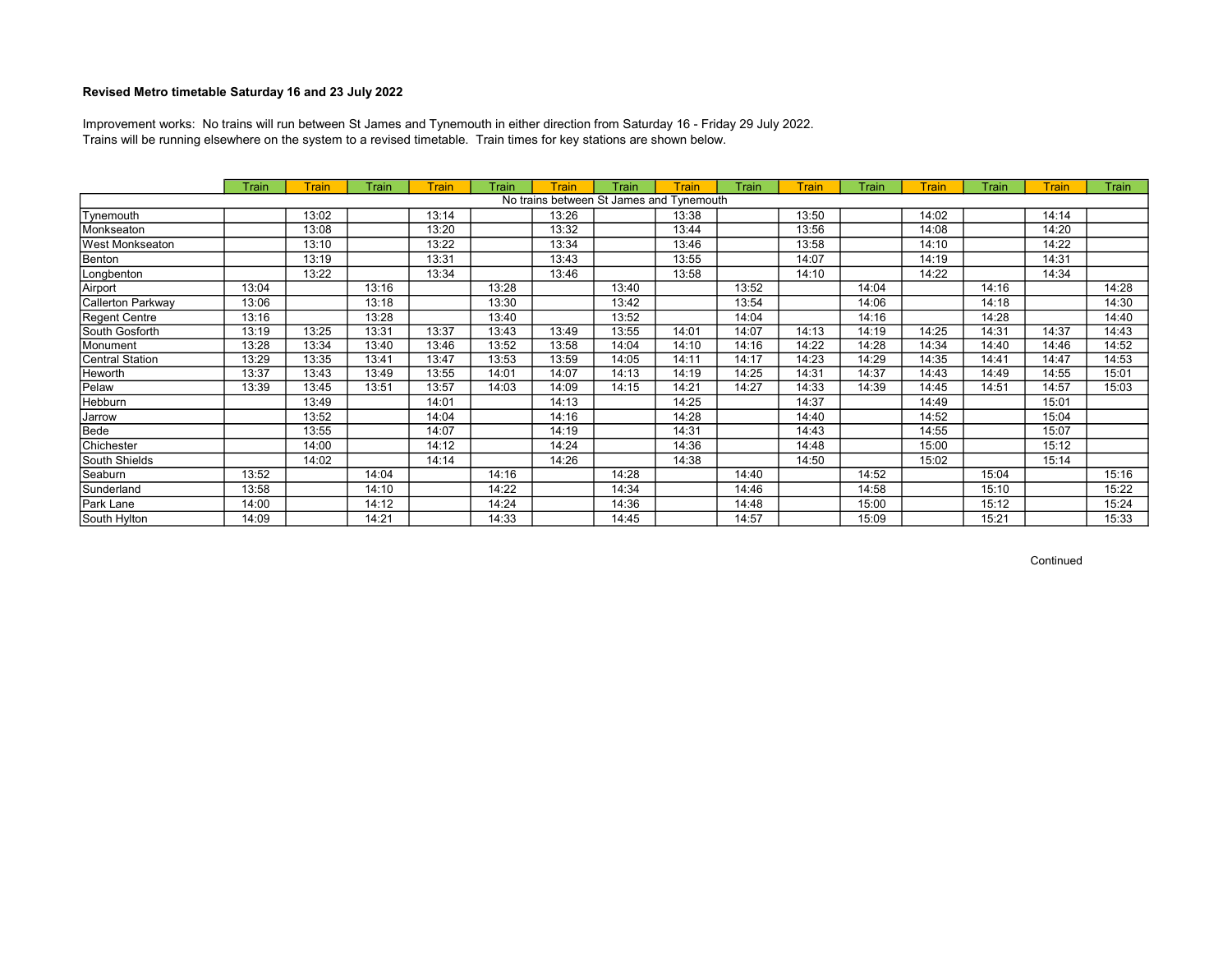Trains will be running elsewhere on the system to a revised timetable. Train times for key stations are shown below. Improvement works: No trains will run between St James and Tynemouth in either direction from Saturday 16 - Friday 29 July 2022.

|                   | <b>Train</b> | Train | Train | Train | Train | Train | Train                                    | Train | <b>Train</b> | Train | <b>Train</b> | Train | <b>Train</b> | Train | <b>Train</b> |
|-------------------|--------------|-------|-------|-------|-------|-------|------------------------------------------|-------|--------------|-------|--------------|-------|--------------|-------|--------------|
|                   |              |       |       |       |       |       | No trains between St James and Tynemouth |       |              |       |              |       |              |       |              |
| Tynemouth         | 14:26        |       | 14:38 |       | 14:50 |       | 15:02                                    |       | 15:14        |       | 15:26        |       | 15:38        |       | 15:50        |
| Monkseaton        | 14:32        |       | 14:44 |       | 14:56 |       | 15:08                                    |       | 15:20        |       | 15:32        |       | 15:44        |       | 15:56        |
| West Monkseaton   | 14:34        |       | 14:46 |       | 14:58 |       | 15:10                                    |       | 15:22        |       | 15:34        |       | 15:46        |       | 15:58        |
| Benton            | 14:43        |       | 14:55 |       | 15:07 |       | 15:19                                    |       | 15:31        |       | 15:43        |       | 15:55        |       | 16:07        |
| Longbenton        | 14:46        |       | 14:58 |       | 15:10 |       | 15:22                                    |       | 15:34        |       | 15:46        |       | 15:58        |       | 16:10        |
| Airport           |              | 14:40 |       | 14:52 |       | 15:04 |                                          | 15:16 |              | 15:28 |              | 15:40 |              | 15:52 |              |
| Callerton Parkway |              | 14:42 |       | 14:54 |       | 15:06 |                                          | 15:18 |              | 15:30 |              | 15:42 |              | 15:54 |              |
| Regent Centre     |              | 14:52 |       | 15:04 |       | 15:16 |                                          | 15:28 |              | 15:40 |              | 15:52 |              | 16:04 |              |
| South Gosforth    | 14:49        | 14:55 | 15:01 | 15:07 | 15:13 | 15:19 | 15:25                                    | 15:31 | 15:37        | 15:43 | 15:49        | 15:55 | 16:01        | 16:07 | 16:13        |
| Monument          | 14:58        | 15:04 | 15:10 | 15:16 | 15:22 | 15:28 | 15:34                                    | 15:40 | 15:46        | 15:52 | 15:58        | 16:04 | 16:10        | 16:16 | 16:22        |
| Central Station   | 14:59        | 15:05 | 15:11 | 15:17 | 15:23 | 15:29 | 15:35                                    | 15:41 | 15:47        | 15:53 | 15:59        | 16:05 | 16:11        | 16:17 | 16:23        |
| Heworth           | 15:07        | 15:13 | 15:19 | 15:25 | 15:31 | 15:37 | 15:43                                    | 15:49 | 15:55        | 16:01 | 16:07        | 16:13 | 16:19        | 16:25 | 16:31        |
| Pelaw             | 15:09        | 15:15 | 15:21 | 15:27 | 15:33 | 15:39 | 15:45                                    | 15:51 | 15:57        | 16:03 | 16:09        | 16:15 | 16:21        | 16:27 | 16:33        |
| Hebburn           | 15:13        |       | 15:25 |       | 15:37 |       | 15:49                                    |       | 16:01        |       | 16:13        |       | 16:25        |       | 16:37        |
| Jarrow            | 15:16        |       | 15:28 |       | 15:40 |       | 15:52                                    |       | 16:04        |       | 16:16        |       | 16:28        |       | 16:40        |
| Bede              | 15:19        |       | 15:31 |       | 15:43 |       | 15:55                                    |       | 16:07        |       | 16:19        |       | 16:31        |       | 16:43        |
| Chichester        | 15:24        |       | 15:36 |       | 15:48 |       | 16:00                                    |       | 16:12        |       | 16:24        |       | 16:36        |       | 16:48        |
| South Shields     | 15:26        |       | 15:38 |       | 15:50 |       | 16:02                                    |       | 16:14        |       | 16:26        |       | 16:38        |       | 16:50        |
| Seaburn           |              | 15:28 |       | 15:40 |       | 15:52 |                                          | 16:04 |              | 16:16 |              | 16:28 |              | 16:40 |              |
| Sunderland        |              | 15:34 |       | 15:46 |       | 15:58 |                                          | 16:10 |              | 16:22 |              | 16:34 |              | 16:46 |              |
| Park Lane         |              | 15:36 |       | 15:48 |       | 16:00 |                                          | 16:12 |              | 16:24 |              | 16:36 |              | 16:48 |              |
| South Hylton      |              | 15:45 |       | 15:57 |       | 16:09 |                                          | 16:21 |              | 16:33 |              | 16:45 |              | 16:57 |              |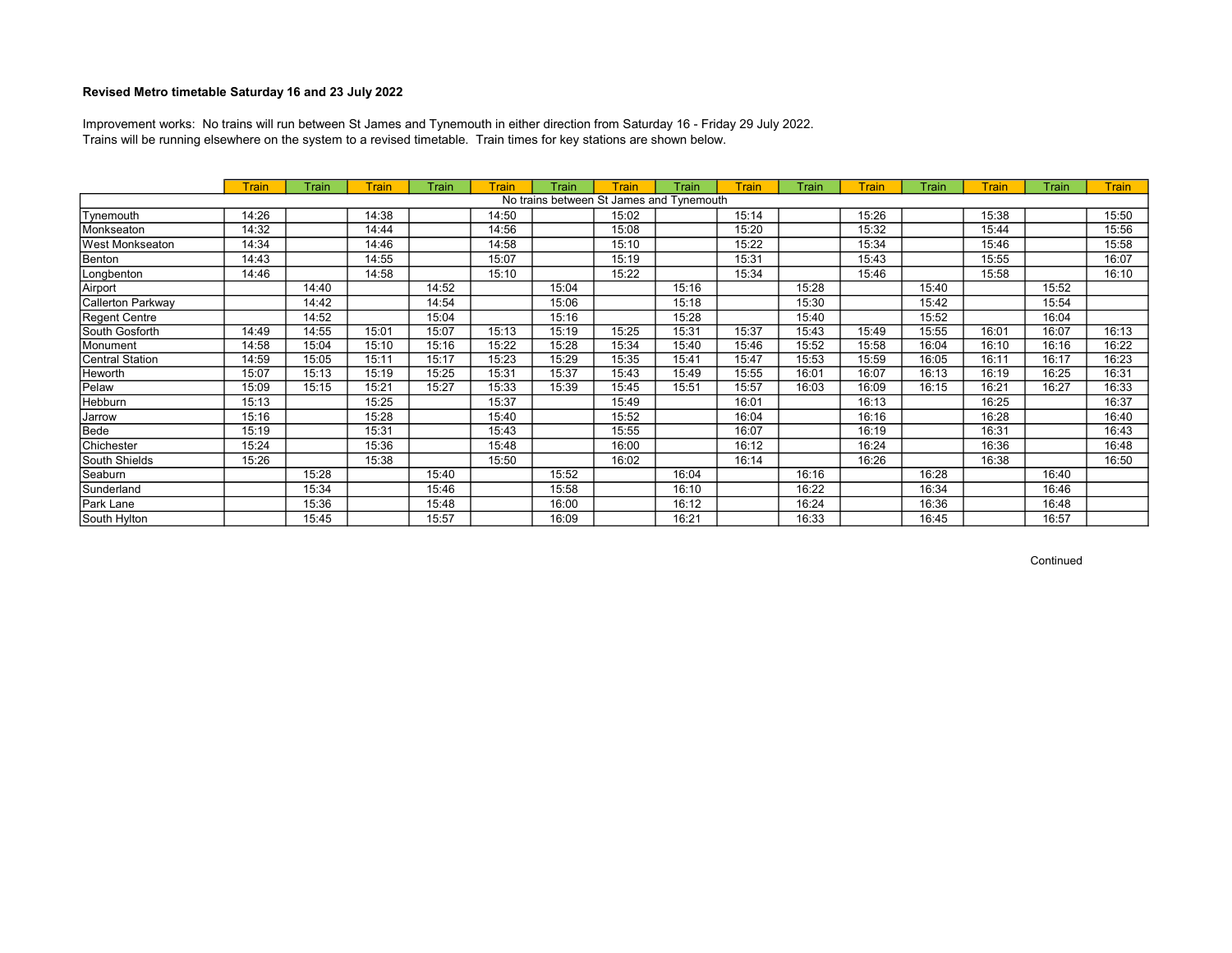Trains will be running elsewhere on the system to a revised timetable. Train times for key stations are shown below. Improvement works: No trains will run between St James and Tynemouth in either direction from Saturday 16 - Friday 29 July 2022.

|                   | Train | Train | Train | <b>Train</b> | Train | <b>Train</b> | Train                                    | Train | Train | <b>Train</b> | Train | Train | Train | Train | Train |
|-------------------|-------|-------|-------|--------------|-------|--------------|------------------------------------------|-------|-------|--------------|-------|-------|-------|-------|-------|
|                   |       |       |       |              |       |              | No trains between St James and Tynemouth |       |       |              |       |       |       |       |       |
| Tynemouth         |       | 16:02 |       | 16:14        |       | 16:26        |                                          | 16:38 |       | 16:50        |       | 17:02 |       | 17:14 |       |
| Monkseaton        |       | 16:08 |       | 16:20        |       | 16:32        |                                          | 16:44 |       | 16:56        |       | 17:08 |       | 17:20 |       |
| lWest Monkseaton  |       | 16:10 |       | 16:22        |       | 16:34        |                                          | 16:46 |       | 16:58        |       | 17:10 |       | 17:22 |       |
| Benton            |       | 16:19 |       | 16:31        |       | 16:43        |                                          | 16:55 |       | 17:07        |       | 17:19 |       | 17:31 |       |
| Longbenton        |       | 16:22 |       | 16:34        |       | 16:46        |                                          | 16:58 |       | 17:10        |       | 17:22 |       | 17:34 |       |
| Airport           | 16:04 |       | 16:16 |              | 16:28 |              | 16:40                                    |       | 16:52 |              | 17:04 |       | 17:16 |       | 17:28 |
| Callerton Parkway | 16:06 |       | 16:18 |              | 16:30 |              | 16:42                                    |       | 16:54 |              | 17:06 |       | 17:18 |       | 17:30 |
| Regent Centre     | 16:16 |       | 16:28 |              | 16:40 |              | 16:52                                    |       | 17:04 |              | 17:16 |       | 17:28 |       | 17:40 |
| South Gosforth    | 16:19 | 16:25 | 16:31 | 16:37        | 16:43 | 16:49        | 16:55                                    | 17:01 | 17:07 | 17:13        | 17:19 | 17:25 | 17:31 | 17:37 | 17:43 |
| Monument          | 16:28 | 16:34 | 16:40 | 16:46        | 16:52 | 16:58        | 17:04                                    | 17:10 | 17:16 | 17:22        | 17:28 | 17:34 | 17:40 | 17:46 | 17:52 |
| Central Station   | 16:29 | 16:35 | 16:41 | 16:47        | 16:53 | 16:59        | 17:05                                    | 17:11 | 17:17 | 17:23        | 17:29 | 17:35 | 17:41 | 17:47 | 17:53 |
| Heworth           | 16:37 | 16:43 | 16:49 | 16:55        | 17:01 | 17:07        | 17:13                                    | 17:19 | 17:25 | 17:31        | 17:37 | 17:43 | 17:49 | 17:55 | 18:01 |
| Pelaw             | 16:39 | 16:45 | 16:51 | 16:57        | 17:03 | 17:09        | 17:15                                    | 17:21 | 17:27 | 17:33        | 17:39 | 17:45 | 17:51 | 17:57 | 18:03 |
| Hebburn           |       | 16:49 |       | 17:01        |       | 17:13        |                                          | 17:25 |       | 17:37        |       | 17:49 |       | 18:01 |       |
| Jarrow            |       | 16:52 |       | 17:04        |       | 17:16        |                                          | 17:28 |       | 17:40        |       | 17:52 |       | 18:04 |       |
| Bede              |       | 16:55 |       | 17:07        |       | 17:19        |                                          | 17:31 |       | 17:43        |       | 17:55 |       | 18:06 |       |
| Chichester        |       | 17:00 |       | 17:12        |       | 17:24        |                                          | 17:36 |       | 17:48        |       | 18:00 |       | 18:12 |       |
| South Shields     |       | 17:02 |       | 17:14        |       | 17:26        |                                          | 17:38 |       | 17:50        |       | 18:02 |       | 18:14 |       |
| Seaburn           | 16:52 |       | 17:04 |              | 17:16 |              | 17:28                                    |       | 17:40 |              | 17:52 |       | 18:04 |       | 18:16 |
| Sunderland        | 16:58 |       | 17:10 |              | 17:22 |              | 17:34                                    |       | 17:46 |              | 17:58 |       | 18:11 |       | 18:22 |
| Park Lane         | 17:00 |       | 17:12 |              | 17:24 |              | 17:36                                    |       | 17:48 |              | 18:01 |       | 18:15 |       | 18:24 |
| South Hylton      | 17:09 |       | 17:21 |              | 17:33 |              | 17:45                                    |       | 17:57 |              | 18:10 |       | 18:24 |       | 18:33 |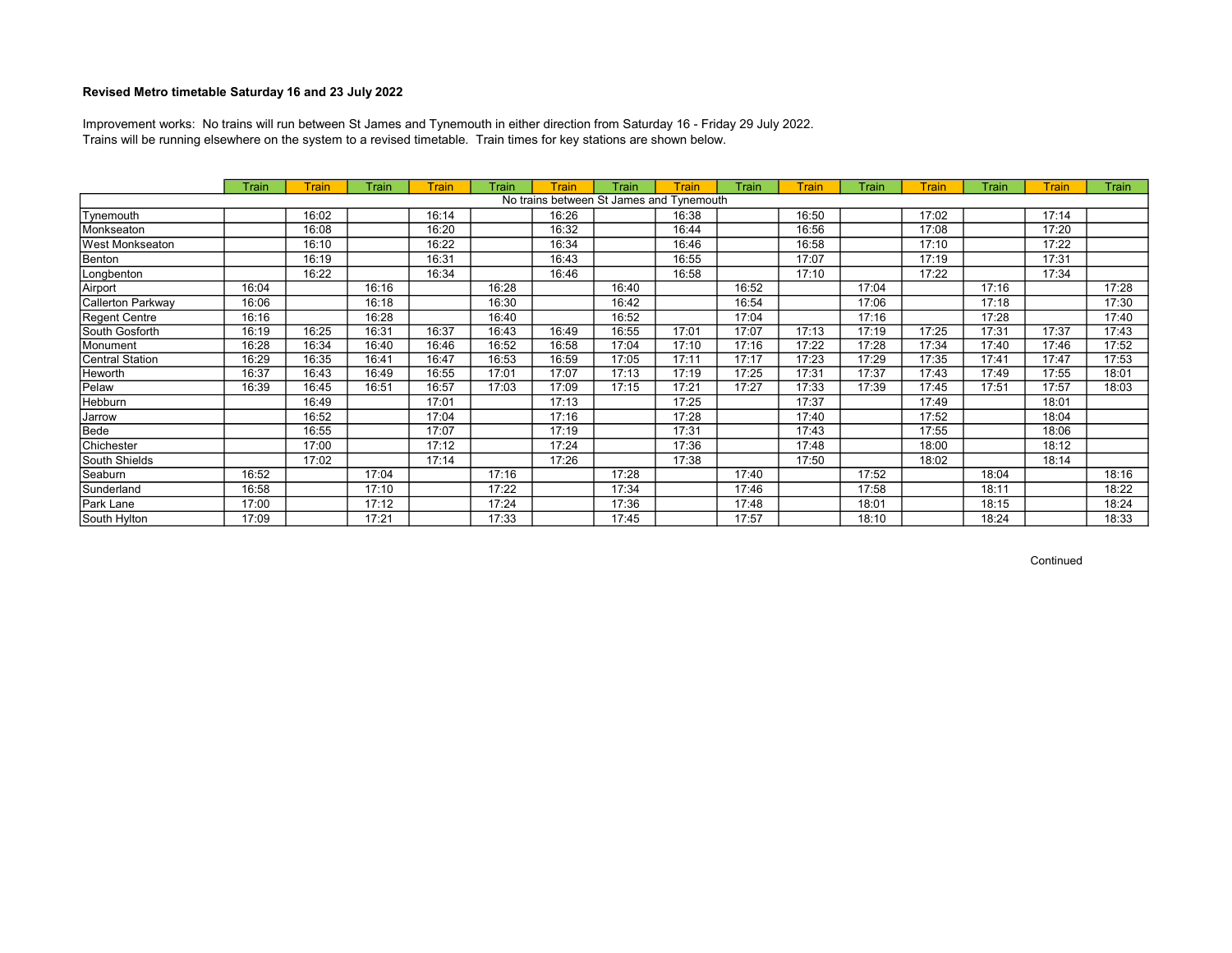Trains will be running elsewhere on the system to a revised timetable. Train times for key stations are shown below. Improvement works: No trains will run between St James and Tynemouth in either direction from Saturday 16 - Friday 29 July 2022.

|                   | <b>Train</b> | Train | Train | Train | Train | Train | <b>Train</b> | Train                                    | Train | <b>Train</b> | Train | Train | Train | <b>Train</b> | Train |
|-------------------|--------------|-------|-------|-------|-------|-------|--------------|------------------------------------------|-------|--------------|-------|-------|-------|--------------|-------|
|                   |              |       |       |       |       |       |              | No trains between St James and Tynemouth |       |              |       |       |       |              |       |
| Tynemouth         | 17:26        |       | 17:38 |       | 17:53 |       | 18:08        | 18:16                                    |       | 18:23        |       | 18:39 |       | 18:54        |       |
| Monkseaton        | 17:32        |       | 17:44 |       | 17:59 |       | 18:14        | 18:22                                    |       | 18:29        |       | 18:45 |       | 19:00        |       |
| West Monkseaton   | 17:34        |       | 17:46 |       | 18:01 |       | 18:16        | 18:23                                    |       | 18:31        |       | 18:46 |       | 19:01        |       |
| Benton            | 17:43        |       | 17:56 |       | 18:11 |       | 18:26        | 18:33                                    |       | 18:41        |       | 18:56 |       | 19:11        |       |
| Longbenton        | 17:46        |       | 17:59 |       | 18:14 |       | 18:29        | 18:36                                    |       | 18:44        |       | 18:59 |       | 19:14        |       |
| Airport           |              | 17:40 |       | 17:54 |       | 18:09 |              |                                          | 18:24 |              | 18:39 |       | 18:54 |              | 19:09 |
| Callerton Parkway |              | 17:42 |       | 17:56 |       | 18:11 |              |                                          | 18:26 |              | 18:41 |       | 18:56 |              | 19:11 |
| Regent Centre     |              | 17:52 |       | 18:06 |       | 18:21 |              |                                          | 18:36 |              | 18:51 |       | 19:06 |              | 19:21 |
| South Gosforth    | 17:49        | 17:55 | 18:02 | 18:09 | 18:17 | 18:24 | 18:32        |                                          | 18:39 | 18:47        | 18:54 | 19:02 | 19:09 | 19:17        | 19:24 |
| Monument          | 17:58        | 18:04 | 18:09 | 18:17 | 18:24 | 18:32 | 18:39        |                                          | 18:47 | 18:54        | 19:02 | 19:09 | 19:17 | 19:24        | 19:32 |
| Central Station   | 17:59        | 18:05 | 18:11 | 18:18 | 18:26 | 18:33 | 18:41        |                                          | 18:48 | 18:56        | 19:03 | 19:11 | 19:18 | 19:26        | 19:33 |
| Heworth           | 18:07        | 18:13 | 18:18 | 18:26 | 18:33 | 18:41 | 18:48        |                                          | 18:56 | 19:03        | 19:11 | 19:18 | 19:26 | 19:33        | 19:41 |
| Pelaw             | 18:09        | 18:15 | 18:20 | 18:28 | 18:35 | 18:43 | 18:50        |                                          | 18:58 | 19:05        | 19:13 | 19:20 | 19:28 | 19:35        | 19:43 |
| Hebburn           | 18:13        |       | 18:24 |       | 18:39 |       | 18:54        |                                          |       | 19:09        |       | 19:24 |       | 19:39        |       |
| Jarrow            | 18:18        |       | 18:27 |       | 18:42 |       | 18:57        |                                          |       | 19:12        |       | 19:27 |       | 19:42        |       |
| Bede              | 18:21        |       | 18:29 |       | 18:44 |       | 18:59        |                                          |       | 19:14        |       | 19:29 |       | 19:44        |       |
| Chichester        | 18:26        |       | 18:35 |       | 18:50 |       | 19:05        |                                          |       | 19:20        |       | 19:35 |       | 19:50        |       |
| South Shields     | 18:28        |       | 18:37 |       | 18:52 |       | 19:07        |                                          |       | 19:22        |       | 19:37 |       | 19:52        |       |
| Seaburn           |              | 18:28 |       | 18:41 |       | 18:56 |              |                                          | 19:11 |              | 19:26 |       | 19:41 |              | 19:56 |
| Sunderland        |              | 18:34 |       | 18:47 |       | 19:02 |              |                                          | 19:17 |              | 19:32 |       | 19:47 |              | 20:02 |
| Park Lane         |              | 18:36 |       | 18:49 |       | 19:04 |              |                                          | 19:19 |              | 19:34 |       | 19:49 |              | 20:04 |
| South Hylton      |              | 18:45 |       | 18:58 |       | 19:13 |              |                                          | 19:28 |              | 19:43 |       | 19:58 |              | 20:13 |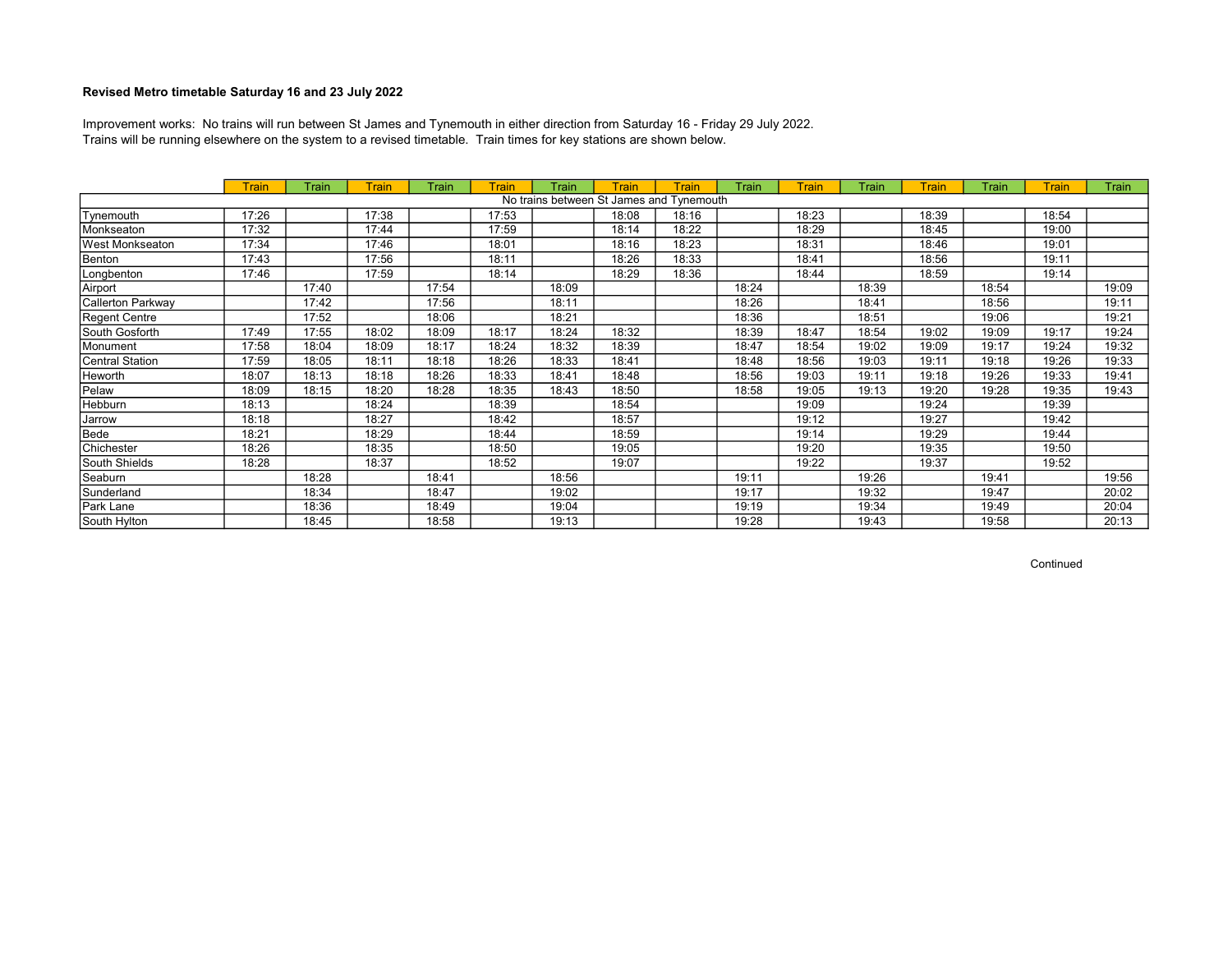Trains will be running elsewhere on the system to a revised timetable. Train times for key stations are shown below. Improvement works: No trains will run between St James and Tynemouth in either direction from Saturday 16 - Friday 29 July 2022.

|                        | <b>Train</b> | Train | Train | Train | Train | Train | Train | Train                                    | Train | Train | <b>Train</b> | Train | <b>Train</b> | Train | <b>Train</b> |
|------------------------|--------------|-------|-------|-------|-------|-------|-------|------------------------------------------|-------|-------|--------------|-------|--------------|-------|--------------|
|                        |              |       |       |       |       |       |       | No trains between St James and Tynemouth |       |       |              |       |              |       |              |
| Tynemouth              | 19:09        |       | 19:24 |       | 19:39 |       | 19:54 |                                          | 20:09 |       | 20:24        |       | 20:39        |       | 20:54        |
| Monkseaton             | 19:15        |       | 19:30 |       | 19:45 |       | 20:00 |                                          | 20:15 |       | 20:30        |       | 20:45        |       | 21:00        |
| <b>West Monkseaton</b> | 19:16        |       | 19:31 |       | 19:46 |       | 20:01 |                                          | 20:16 |       | 20:31        |       | 20:46        |       | 21:01        |
| Benton                 | 19:26        |       | 19:41 |       | 19:56 |       | 20:11 |                                          | 20:26 |       | 20:41        |       | 20:56        |       | 21:11        |
| Longbenton             | 19:29        |       | 19:44 |       | 19:59 |       | 20:14 |                                          | 20:29 |       | 20:44        |       | 20:59        |       | 21:14        |
| Airport                |              | 19:24 |       | 19:39 |       | 19:54 |       | 20:09                                    |       | 20:24 |              | 20:39 |              | 20:54 |              |
| Callerton Parkway      |              | 19:26 |       | 19:41 |       | 19:56 |       | 20:11                                    |       | 20:26 |              | 20:41 |              | 20:56 |              |
| Regent Centre          |              | 19:36 |       | 19:51 |       | 20:06 |       | 20:21                                    |       | 20:36 |              | 20:51 |              | 21:06 |              |
| South Gosforth         | 19:32        | 19:39 | 19:47 | 19:54 | 20:02 | 20:09 | 20:17 | 20:24                                    | 20:32 | 20:39 | 20:47        | 20:54 | 21:02        | 21:09 | 21:17        |
| Monument               | 19:39        | 19:47 | 19:54 | 20:02 | 20:09 | 20:17 | 20:24 | 20:32                                    | 20:39 | 20:47 | 20:54        | 21:02 | 21:09        | 21:17 | 21:24        |
| Central Station        | 19:41        | 19:48 | 19:56 | 20:03 | 20:11 | 20:18 | 20:26 | 20:33                                    | 20:41 | 20:48 | 20:56        | 21:03 | 21:11        | 21:18 | 21:26        |
| Heworth                | 19:48        | 19:56 | 20:03 | 20:11 | 20:18 | 20:26 | 20:33 | 20:41                                    | 20:48 | 20:56 | 21:03        | 21:11 | 21:18        | 21:26 | 21:33        |
| Pelaw                  | 19:50        | 19:58 | 20:05 | 20:13 | 20:20 | 20:28 | 20:35 | 20:43                                    | 20:50 | 20:58 | 21:05        | 21:13 | 21:20        | 21:28 | 21:35        |
| Hebburn                | 19:54        |       | 20:09 |       | 20:24 |       | 20:39 |                                          | 20:54 |       | 21:09        |       | 21:24        |       | 21:39        |
| Jarrow                 | 19:57        |       | 20:12 |       | 20:27 |       | 20:42 |                                          | 20:57 |       | 21:12        |       | 21:27        |       | 21:42        |
| Bede                   | 19:59        |       | 20:14 |       | 20:29 |       | 20:44 |                                          | 20:59 |       | 21:14        |       | 21:29        |       | 21:44        |
| Chichester             | 20:05        |       | 20:20 |       | 20:35 |       | 20:50 |                                          | 21:05 |       | 21:20        |       | 21:35        |       | 21:50        |
| South Shields          | 20:07        |       | 20:22 |       | 20:37 |       | 20:52 |                                          | 21:07 |       | 21:22        |       | 21:37        |       | 21:52        |
| Seaburn                |              | 20:11 |       | 20:26 |       | 20:41 |       | 20:56                                    |       | 21:11 |              | 21:26 |              | 21:41 |              |
| Sunderland             |              | 20:17 |       | 20:32 |       | 20:47 |       | 21:02                                    |       | 21:17 |              | 21:32 |              | 21:47 |              |
| Park Lane              |              | 20:19 |       | 20:34 |       | 20:49 |       | 21:04                                    |       | 21:19 |              | 21:34 |              | 21:49 |              |
| South Hylton           |              | 20:28 |       | 20:43 |       | 20:58 |       | 21:13                                    |       | 21:28 |              | 21:43 |              | 21:58 |              |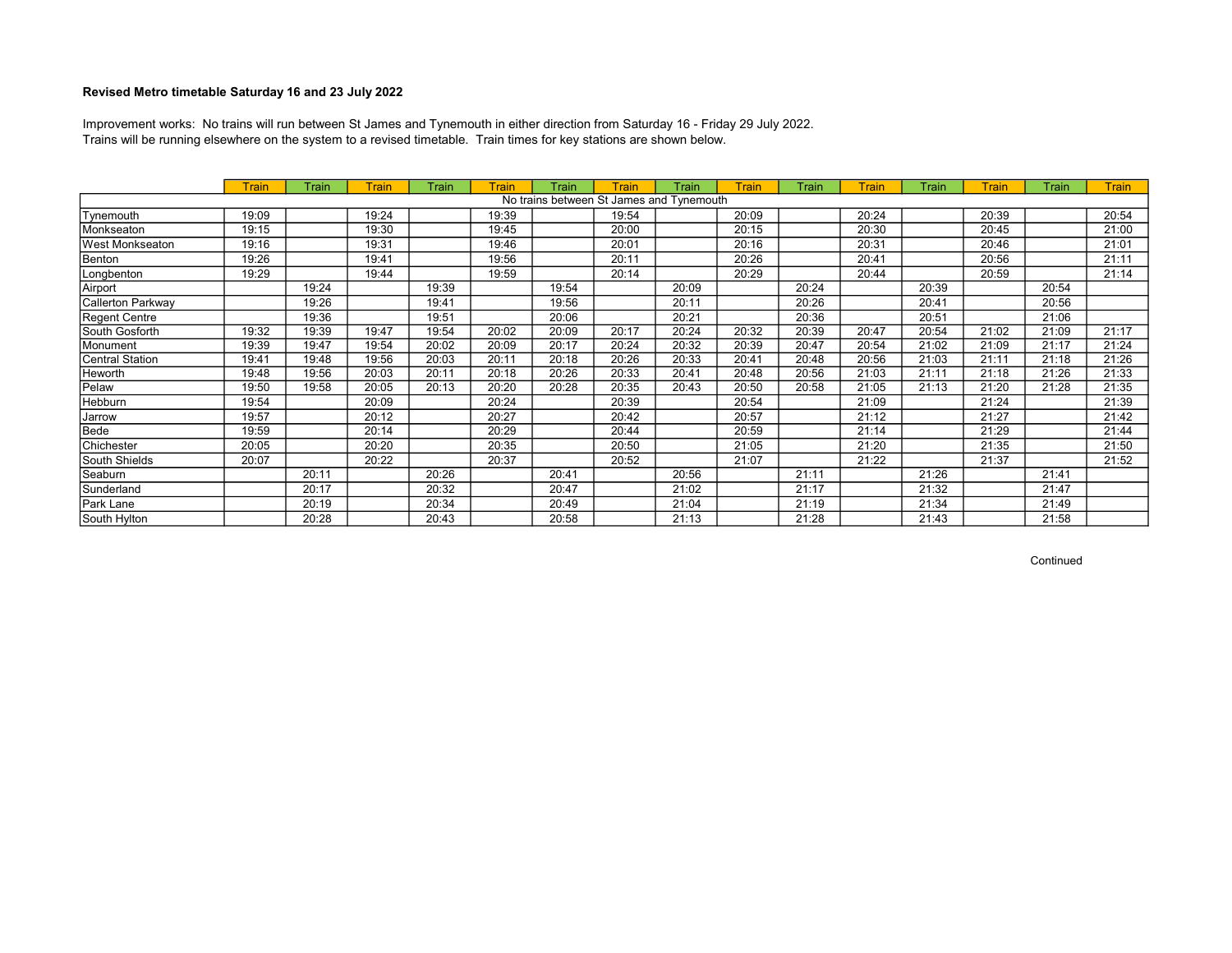Trains will be running elsewhere on the system to a revised timetable. Train times for key stations are shown below. Improvement works: No trains will run between St James and Tynemouth in either direction from Saturday 16 - Friday 29 July 2022.

|                   | Train | Train | Train | Train | Train | Train | Train                                    | Train | Train | <b>Train</b> | Train | Train | Train | Train | Train |
|-------------------|-------|-------|-------|-------|-------|-------|------------------------------------------|-------|-------|--------------|-------|-------|-------|-------|-------|
|                   |       |       |       |       |       |       | No trains between St James and Tynemouth |       |       |              |       |       |       |       |       |
| Tynemouth         |       | 21:09 |       | 21:24 |       | 21:39 |                                          | 21:54 |       | 22:09        |       | 22:24 |       | 22:39 |       |
| Monkseaton        |       | 21:15 |       | 21:30 |       | 21:45 |                                          | 22:00 |       | 22:15        |       | 22:30 |       | 22:45 |       |
| West Monkseaton   |       | 21:16 |       | 21:31 |       | 21:46 |                                          | 22:01 |       | 22:16        |       | 22:31 |       | 22:46 |       |
| Benton            |       | 21:26 |       | 21:41 |       | 21:56 |                                          | 22:11 |       | 22:26        |       | 22:41 |       | 22:56 |       |
| Longbenton        |       | 21:29 |       | 21:44 |       | 21:59 |                                          | 22:14 |       | 22:29        |       | 22:44 |       | 22:59 |       |
| Airport           | 21:09 |       | 21:24 |       | 21:39 |       | 21:54                                    |       | 22:09 |              | 22:24 |       | 22:39 |       | 22:54 |
| Callerton Parkway | 21:11 |       | 21:26 |       | 21:41 |       | 21:56                                    |       | 22:11 |              | 22:26 |       | 22:41 |       | 22:56 |
| Regent Centre     | 21:21 |       | 21:36 |       | 21:51 |       | 22:06                                    |       | 22:21 |              | 22:36 |       | 22:51 |       | 23:06 |
| South Gosforth    | 21:24 | 21:32 | 21:39 | 21:47 | 21:54 | 22:02 | 22:09                                    | 22:17 | 22:24 | 22:32        | 22:39 | 22:47 | 22:54 | 23:02 | 23:09 |
| Monument          | 21:32 | 21:39 | 21:47 | 21:54 | 22:02 | 22:09 | 22:17                                    | 22:24 | 22:32 | 22:39        | 22:47 | 22:54 | 23:02 | 23:09 | 23:17 |
| Central Station   | 21:33 | 21:41 | 21:48 | 21:56 | 22:03 | 22:11 | 22:18                                    | 22:26 | 22:33 | 22:41        | 22:48 | 22:56 | 23:03 | 23:11 | 23:18 |
| Heworth           | 21:41 | 21:48 | 21:56 | 22:03 | 22:11 | 22:18 | 22:26                                    | 22:33 | 22:41 | 22:48        | 22:56 | 23:03 | 23:11 | 23:18 | 23:26 |
| Pelaw             | 21:43 | 21:50 | 21:58 | 22:05 | 22:13 | 22:20 | 22:28                                    | 22:35 | 22:43 | 22:50        | 22:58 | 23:05 | 23:13 | 23:20 | 23:28 |
| Hebburn           |       | 21:54 |       | 22:09 |       | 22:24 |                                          | 22:39 |       | 22:54        |       | 23:09 |       | 23:24 |       |
| Jarrow            |       | 21:57 |       | 22:12 |       | 22:27 |                                          | 22:42 |       | 22:57        |       | 23:12 |       | 23:27 |       |
| Bede              |       | 21:59 |       | 22:14 |       | 22:29 |                                          | 22:44 |       | 22:59        |       | 23:14 |       | 23:29 |       |
| Chichester        |       | 22:05 |       | 22:20 |       | 22:35 |                                          | 22:50 |       | 23:05        |       | 23:20 |       | 23:35 |       |
| South Shields     |       | 22:07 |       | 22:22 |       | 22:37 |                                          | 22:52 |       | 23:07        |       | 23:22 |       | 23:37 |       |
| Seaburn           | 21:56 |       | 22:11 |       | 22:26 |       | 22:41                                    |       | 22:56 |              | 23:11 |       | 23:26 |       | 23:41 |
| Sunderland        | 22:02 |       | 22:17 |       | 22:32 |       | 22:47                                    |       | 23:02 |              | 23:17 |       | 23:32 |       | 23:47 |
| Park Lane         | 22:04 |       | 22:19 |       | 22:34 |       | 22:49                                    |       | 23:04 |              | 23:19 |       | 23:34 |       |       |
| South Hylton      | 22:13 |       | 22:28 |       | 22:43 |       | 22:58                                    |       | 23:13 |              | 23:28 |       | 23:43 |       |       |